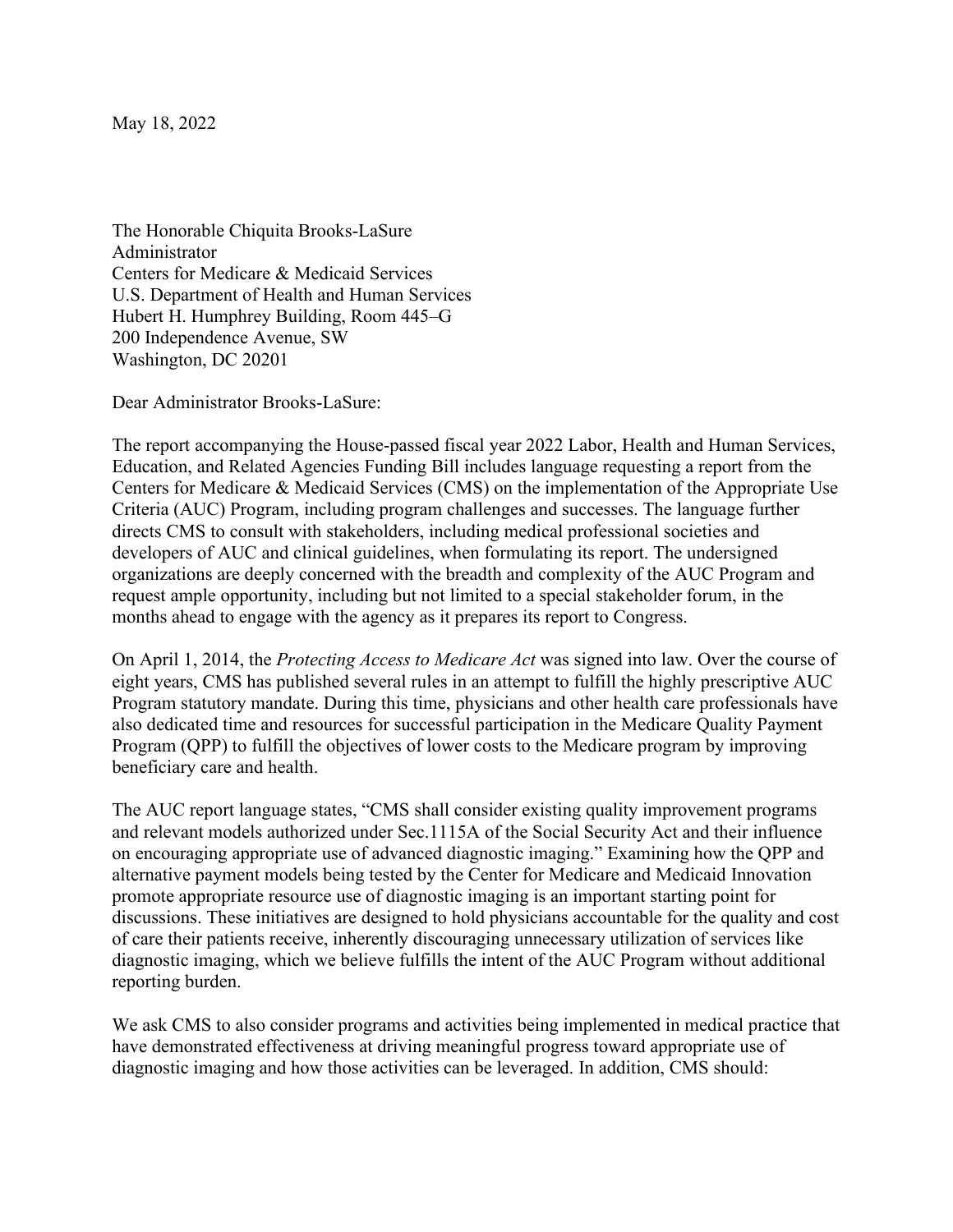Honorable Chiquita Brooks-LaSure May 18, 2022 Page 2

- Assess the impact of AUC on small and rural practices with a particular focus on practices that are exempt from MIPS under the low volume threshold.
- Release additional drill-down data about the Education and Operations Testing period, including which modifiers are being reported, the number of claims submitted in each clinical priority area, and which regions and specialties are reporting; and
- Evaluate alternatives to claims-based reporting for AUC information, including leveraging the data collected by the third-party vendors like CDSMs and registries, to assess AUC compliance.

As stated in the CY 2022 Medicare Physician Fee Schedule Final Rule, CMS estimates between 9-10 percent of all CY 2020 Medicare claims subject to the AUC program reported information sufficient to be considered compliant with the program — meaning that 90-91 percent of claims would not be considered compliant with AUC program requirements. We believe these statistics point to an overwhelming lack of awareness of the program among physicians and other health care professionals to which the AUC mandate would apply. While we are grateful CMS delayed the penalty phase of the program until the later of January 1, 2023, or the January 1 that follows the declared end of the COVID-19 public health emergency, further delay is needed to allow ample time to review and re-evaluate the program. Furthermore, we ask that physician practices not be asked to comply with the requirements of yet another reporting program while they continue to struggle with persistent staffing shortages and Medicare physician payments that have not kept pace with the cost of providing care.

Our organizations strongly support using appropriate use criteria and clinical practice guidelines to drive clinically appropriate diagnostic imaging services. However, the AUC Program mandate as structured would take away the flexibility of how physicians and other health care professionals consult AUC and, in some cases, make it difficult, if not impossible, to rely on the specialty-specific AUC developed by their professional societies or their continued use of nationally recognized independent care guidelines.

The time has come for a thoughtful re-examination of the program and action by Congress to address the complexity and prescriptiveness of the program, as well as the burden and cost it will impose among the vast majority of physicians in this country when it is layered, not integrated, upon existing CMS quality programs. Our organizations look forward to engaging with CMS as it fulfills the directive set forth in the House report.

Sincerely,

American Medical Association AMDA - The Society for PALTC Medicine American Academy of Allergy, Asthma & Immunology American Academy of Facial Plastic and Reconstructive Surgery American Academy of Family Physicians American Academy of Neurology American Academy of Orthopaedic Surgeons